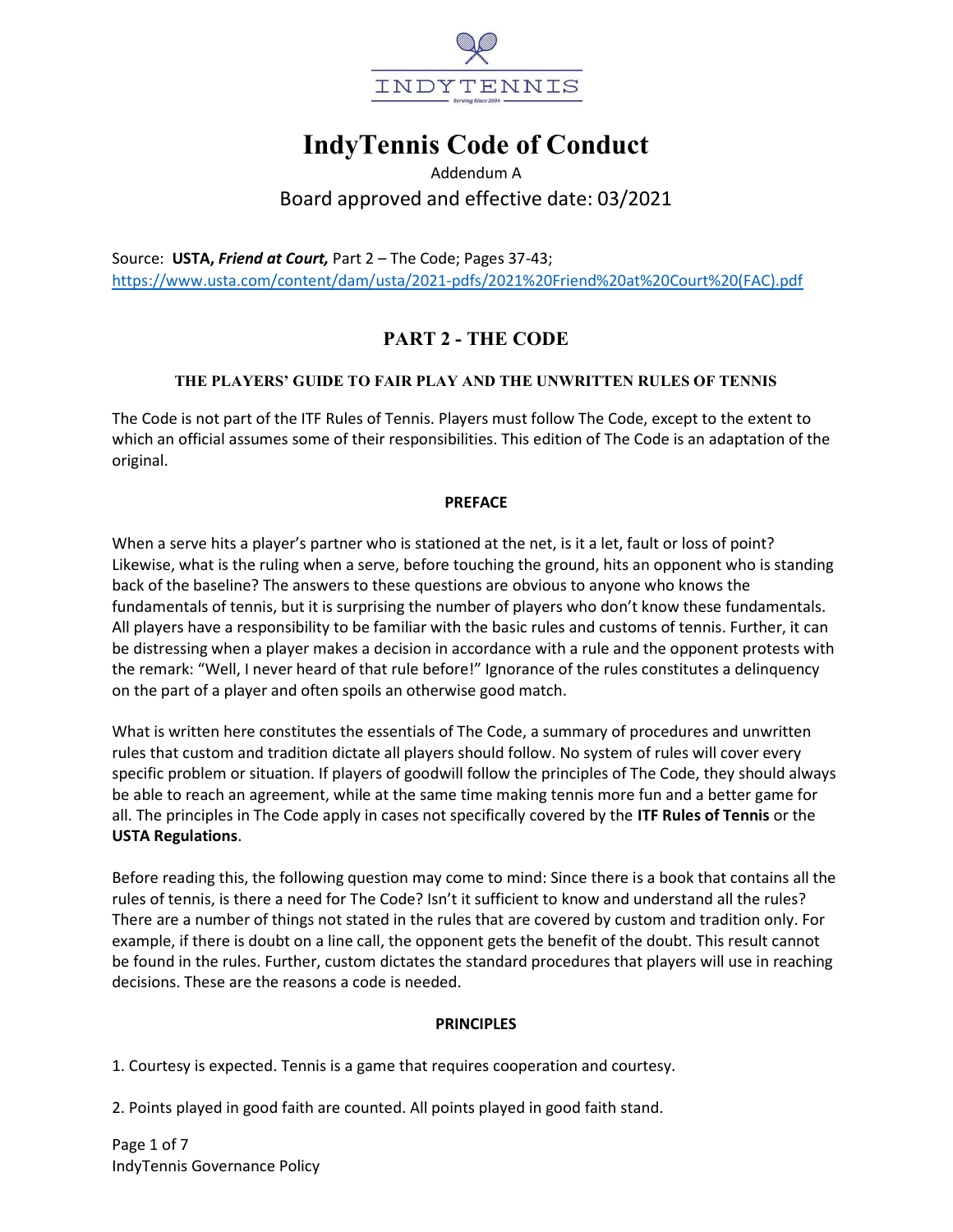

For example, if after losing a point, a player discovers that the net was four inches too high, the point stands. If a point is played from the wrong court, there is no replay. If during a point, a player realizes that a mistake was made at the beginning (for example, service from the wrong court), the player must continue playing the point. Corrective action may be taken only after a point has been completed. Shaking hands at the end of a match is an acknowledgment by the players that the match is over.

#### WARM-UP

3. Warm-up is not practice. A player should provide the opponent a warm-up of five to ten minutes. If a player declines to warm up the opponent, the player forfeits the right to a warm-up, and the opponent may warm up with another person. Some players confuse warm-up and practice. Each player should try to hit shots directly to the opponent. (If partners want to warm each other up while their opponents are warming up, they may do so.)

4. Warm-up serves are taken before first serve of match. A player should take all warm-up serves before the first serve of a match. A player who returns serves should return them at a moderate pace in a manner that does not disrupt the server.

#### MAKING CALLS

5. Player makes calls on own side of net. A player calls all shots landing on, or aimed at, the player's side of the net.

6. Opponent gets benefit of doubt. A player should always give the opponent the benefit of any doubt. When a match is played without officials, the players are responsible for making decisions, particularly for line calls. There is a between player decisions and those of an on-court official. An official impartially resolves a problem involving a call, whereas a player is guided by the principle that any doubt must be resolved in favor of an opponent. A player to be scrupulously honest on line calls frequently will keep a ball in play that might have been out or that the player discovers too late was out. Even so, the game is much better played this way.

7. Ball touching any part of line is good. If any part of a ball touches a line, the ball is good. A ball 99% out is still 100% good. A player shall not call a ball out unless the player clearly sees space between where the ball hits and a line.

8. Ball that cannot be called out is good. Any ball that cannot be called out is considered to be good. A player may not claim a let on the basis of not seeing a ball. One of tennis' more infuriating moments occurs after a long hard rally when a player makes a clean placement and an opponent says: "I'm not sure if it was good or out. Let's play a let." Remember, it is each player's responsibility to call all balls landing on, or aimed at, the player's side of the net. If a ball cannot be called out with certainty, it is good. When a player says an opponent's shot was really out but offers to replay the point to give the opponent a break, it seems clear that the player actually doubted that the ball was out.

9. Either partner may make calls in doubles. Although either doubles partner may make a call, the call of a player looking down a line is more likely to be accurate than that of a player looking across a line.

10. All points are treated same regardless of their importance. All points in a match should be treated the same. There is no justification for considering a match point differently from a first point.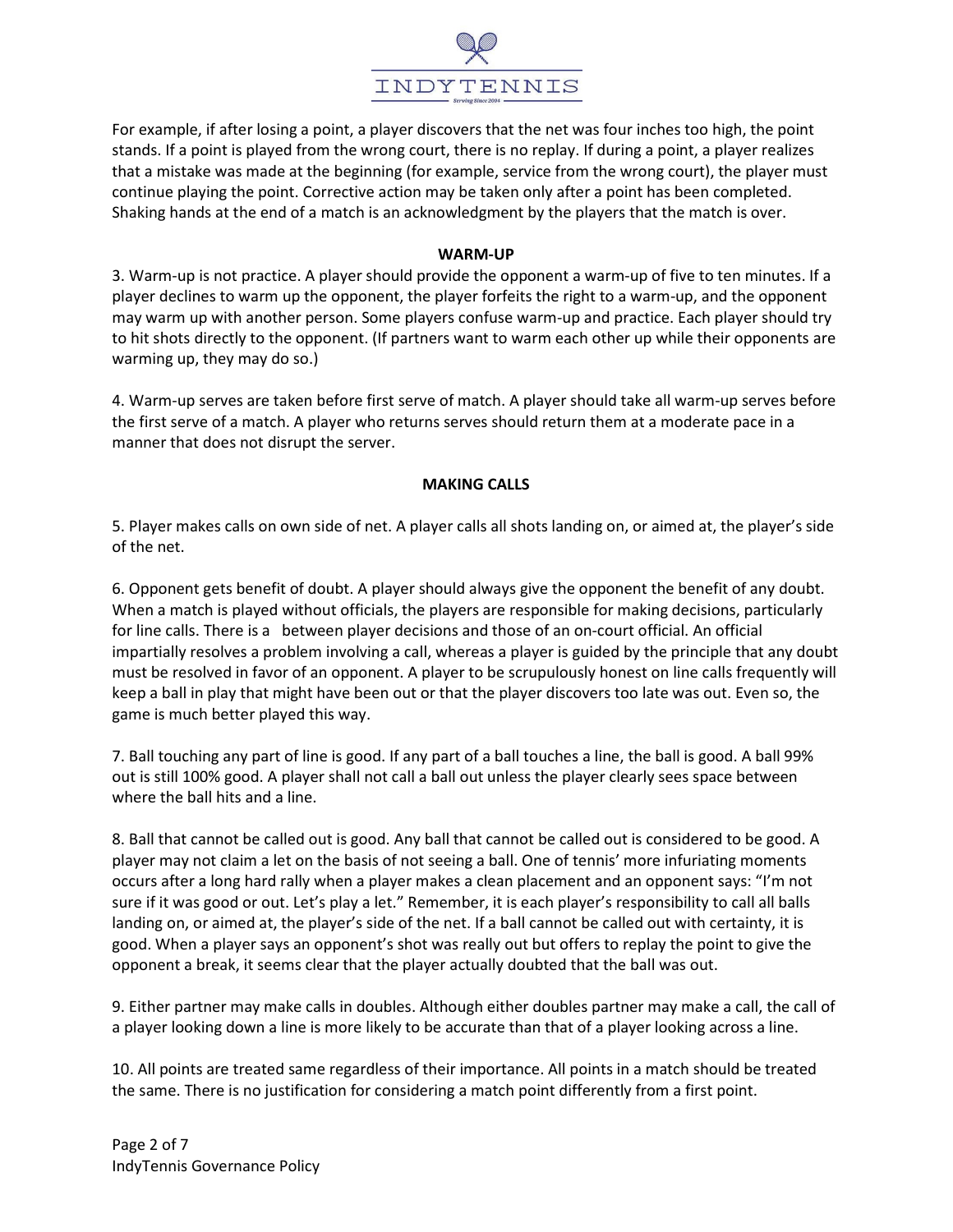

11. Requesting opponent's help. When an opponent's opinion is requested and the opponent gives a positive opinion, it must be accepted. If neither player has an opinion, the ball is considered good. Aid from an opponent is available only on a call that ends a point.

12. Out calls reversed. A player who calls a ball out must reverse the call if the player becomes uncertain or realizes that the ball was good. The point goes to the opponent and is not replayed. However, when a receiver reverses a fault call on a serve that hit the net, the server is entitled to two serves.

13. Player calls own shots out. With the exception of the first serve, a player should call out the player's own shots if the player clearly sees the ball out regardless of whether requested to do so by an opponent. The prime objective in making calls is accuracy. All players should cooperate to attain this objective.

14. Partners' disagreement on calls. On any call, always give your opponents the call that most benefits them (Code §6). For example, if one partner calls the ball out and the other partner sees the ball good, the ball is good. It is more important to give opponents the benefit of the doubt than to avoid possibly hurting a partner's feelings. The tactful way to achieve the desired result is to tell a partner quietly of the mistake and then let the partner concede the point. If a call is changed from out to good, the principles of Code § 12 apply.

15. Audible or visible calls. No matter how obvious it is to a player that an opponent's ball is out, the opponent is entitled to a prompt audible or visible out call.

16. Spectators never make calls. A player must not enlist the aid of a spectator in making a call. No spectator has a part in a match.

17. Prompt calls eliminate two chance option. A player must make all calls promptly. A call must be made either before the player's return shot has gone out of play or before an opponent has had an opportunity to play the return shot. Prompt calls will quickly eliminate the "two chances to win the point" option that some players practice. To illustrate, a player is advancing to the net for an easy put away and sees a ball from an adjoining court rolling toward the court. The player continues to advance and hits the shot, only to have the supposed easy put away fly over the baseline. The player then claims a let. The claim is not valid because the player forfeited the right to call a let by choosing instead to play the ball. The player took a chance to win or lose and is not entitled to a second chance.

18. Let called when ball rolls on court. When a ball from another court enters the playing area, any player on the court affected may call a let as soon as the player becomes aware of the ball. The player loses the right to call a let if the player unreasonably delays in making the call.

19. Touches, hitting ball before it crosses net, invasion of opponent's court, double hits, and double bounces. A player must concede the point when:

- A ball in play touches that player;
- That player or that player's racket touches the net or opponent's court while a ball is in play;
- That player hits a ball before it crosses the net;
- That player deliberately carries or double hits a ball; or
- A ball bounces more than once in that player's court.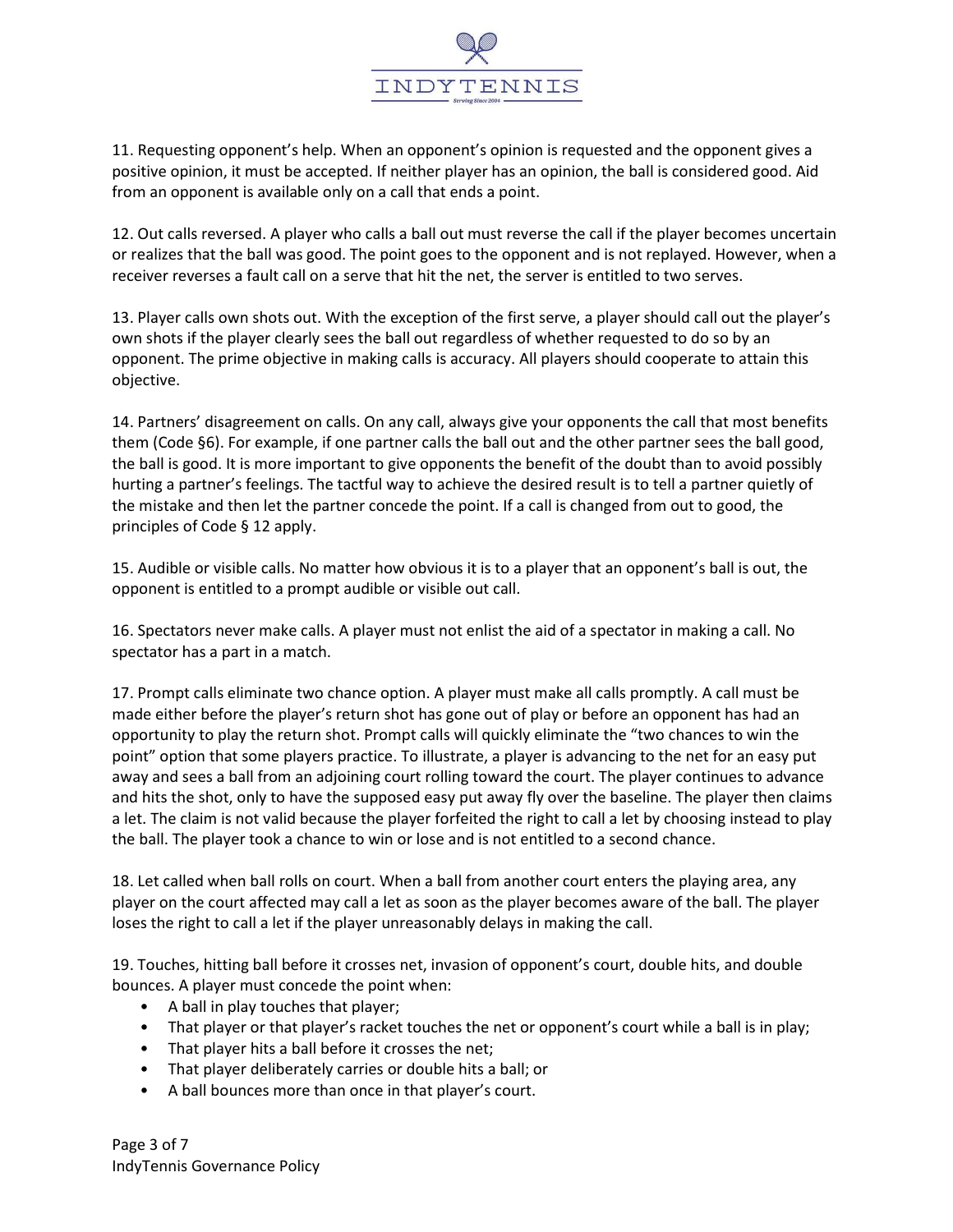

The opponent is not entitled to make these calls. The principle of giving the opponent the benefit of any doubt applies.

20. Balls hit through net or into ground. A player makes the ruling on a ball that the player's opponent hits:

- Through the net; or
- Into the ground before it goes over the net.

21. Making calls on clay courts. If any part of a ball mark touches a line on a clay court, the ball must be called good. If only part of the mark on a court can be seen, this means that the missing part is on a line or tape. A player should take a careful second look at any point-ending placement that is close to a line on a clay court. Occasionally a ball will strike the tape, jump, and then leave a full mark behind the line. If a player hears the sound of a ball striking the tape and sees a clean spot on the tape near the mark, the player should give the point to the opponent. A player is not required to show an opponent the mark. The opponent shall not pass the net to inspect a mark.

# SERVING

22. Server's request for third ball. When a server requests three balls, the receiver must comply when the third ball is readily available. Distant balls must be retrieved at the end of a game.

23. Avoid foot faults. Players should not foot fault because it violates the ITF Rules of Tennis. It is a foot fault when a foot just touches the line, even when the player does not follow the serve to the net.

24. Calling foot faults. The receiver or the receiver's partner may call foot faults only after all reasonable efforts, such as warning the server and attempting to get an official to the court, have failed and the foot fault is so flagrant as to be clearly perceptible from the receiver's side.

25. Service calls in doubles. In doubles the receiver's partner should call the service line, and the receiver should call the sideline and the center service line. Nonetheless, either partner may call a ball that either clearly sees.

26. Service calls by serving team. Neither the server nor server's partner shall make a fault call on the first service even if they think it is out because the receiver may be giving the server the benefit of the doubt. There is one exception. If the receiver plays a first service that is a fault and does not put the return in play, the server or server's partner may make the fault call. The server and the server's partner must call out any second serve that either clearly sees out.

27. Service let calls. Any player may call a service let. The call must be made before the return of serve goes out of play or is hit by the server or the server's partner. If the serve is an apparent or near ace, any let must be called promptly.

28. Obvious faults. A player shall not put into play or hit over the net an obvious fault. To do so constitutes rudeness and may even be a form of gamesmanship. On the other hand, if a player does not call a serve a fault and gives the opponent the benefit of a close call, the server is not entitled to replay the point.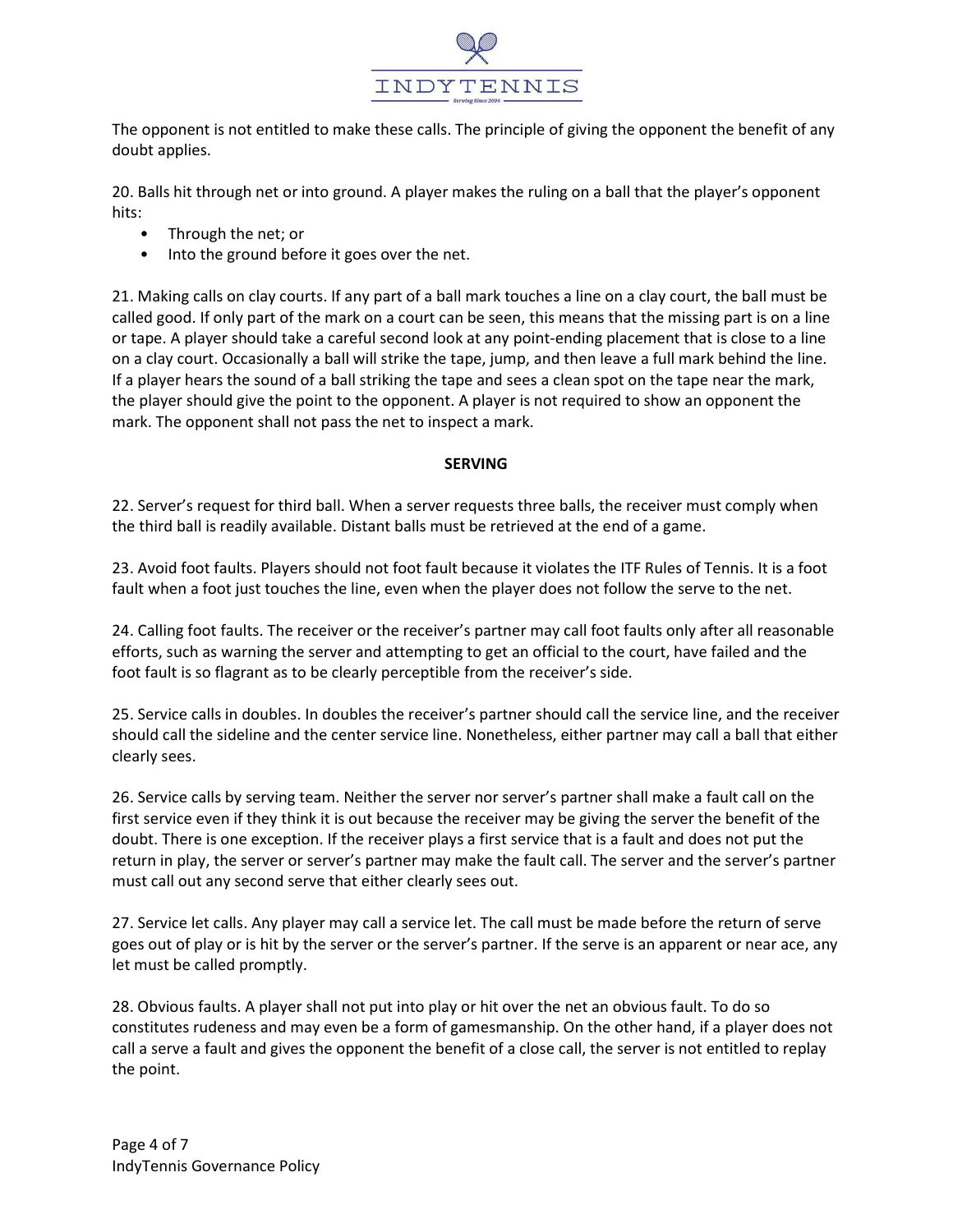

29. Receiver readiness. The receiver must play to the reasonable pace of the server. The receiver should make no effort to return a serve when the receiver is not ready. If a player attempts to return a serve (even if it is a "quick" serve), then the receiver (or receiving team) is presumed to be ready. The receiver may not become unready unless outside interference occurs.

30. Delays during service. When the server's second service motion is interrupted by a ball coming onto the court, the server is entitled to two serves. When there is a delay between the first and second serves:

- The server gets one serve if the server was the cause of the delay;
- The server gets two serves if the delay was caused by the receiver or if there was outside interference.

The time it takes to clear a ball that comes onto the court between the first and second serves is not considered sufficient time to warrant the server receiving two serves unless this time is so prolonged as to constitute an interruption. The receiver is the judge of whether the delay is sufficiently prolonged to justify giving the server two serves.

#### **SCORING**

31. Server announces score. The server must announce the game score before the first point of a game and the point score before each subsequent point of the game.

32. Disputes. Disputes over the score must be resolved by using one of the following methods, which are listed in the order of preference:

- Count all points and games agreed upon by the players and replay only disputed points or games;
	- $\circ$  If the players do not agree on the court in which the disputed point started, toss a coin to select the court.
	- $\circ$  If the players do not agree on who served a disputed point in a tiebreak, toss a coin to select the server. (A coin toss may also be needed to determine the side in which the point is played and the end from which the server serves.)
	- $\circ$  If the players do not agree on who served a disputed game, toss a coin to select the server.
- Play from a score mutually agreeable to all players;
- Spin a racket or toss a coin.

#### HINDRANCE ISSUES

33. Claiming a hindrance. A player who claims a hindrance must stop play as soon as possible.

34. Talking when ball is in play.

- Singles players should not talk during points.
- Talking between doubles partners when the ball is moving toward them is allowed.
- Doubles players should not talk when the ball is moving toward their opponent's court.
- Any talking that interferes with an opponent's ability to play a ball is a hindrance.

For example, if a doubles player hits a weak lob and yells "get back" and the yell distracts an opponent who is about to hit the ball, then the opponent may claim the point based on a deliberate hindrance. If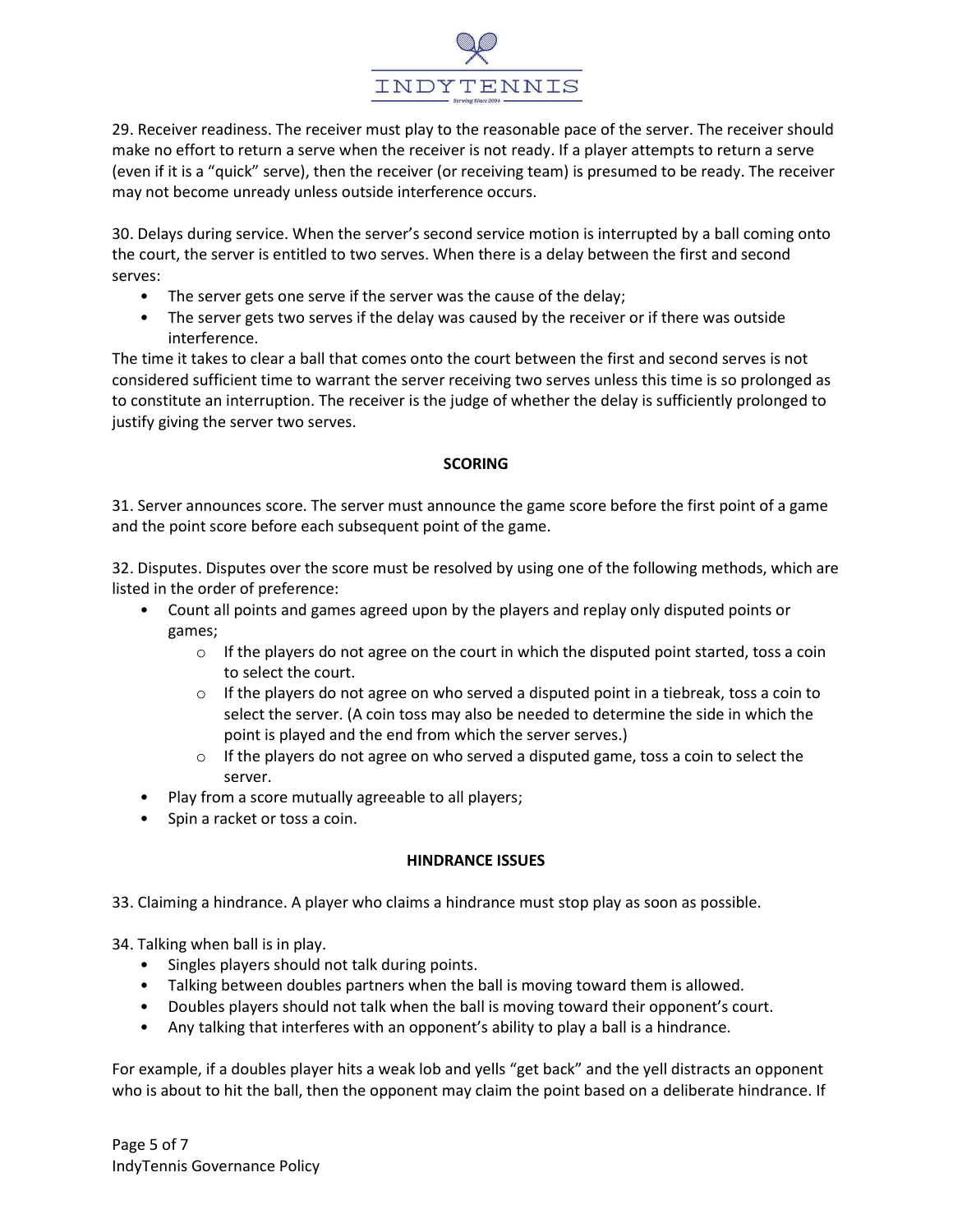

the opponent chooses to play the lob and misses it, the opponent loses the point because the opponent did not make a timely claim of hindrance.

For example, if a player yells after an injury or getting stung by a bee, this is an unintentional hindrance that would entitle the opponent to claim a let.

35. Body movement. A player may feint with the body while a ball is in play. A player may change position at any time, including while the server is tossing a ball. Any other movement or any sound that is made solely to distract an opponent, including, but not limited to, waving arms or racket or stamping feet, is not allowed.

36. Let due to unintentional hindrance and loss of point due to deliberate hindrance. A player who is hindered by an opponent's unintentional act or by something else outside the player's control is entitled to a let only if the player could have made the shot had the player not been hindered. A player's racket coming out of the hand or a shoe coming off is not the basis for either player claiming a let. A let is never authorized for a hindrance caused by something within a player's control, such as when a player's racket comes out of a hand, when a player's shoe comes off, or when a player trips over the player's own hat. However, if a player's hat falls off during a point, an opponent may immediately call a let due to unintentional hindrance. Out calls and other noises from spectators are not hindrances and, therefore, are not considered grounds for a player calling a let or claiming the point. A ringing cell phone is a deliberate hindrance; if an opponent's cell phone rings during a point, the player may immediately stop and claim the point. Another example of a deliberate hindrance occurs when the receiver asks the server to stop discarding the second ball after serving, and the server continues to discard the second ball. Continued discarding of the ball constitutes a deliberate hindrance, entitling the receiver to immediately stop play and claim the point.

37. Grunting. A player should avoid grunting and making other loud noises. Grunting and other loud noises may bother not only opponents but also players on adjacent courts. In an extreme case, an opponent or a player on an adjacent court may seek the assistance of an official. Grunting and the making of loud noises that affect the outcome of a point are hindrances. Only an official may rule that these actions are hindrances and order that a let be played or a loss of point, depending on whether an official had previously warned the offending player.

38. Injury caused by player. When a player accidentally injures an opponent, the opponent suffers the consequences. Consider the situation where the server's racket accidentally strikes the receiver and incapacitates the receiver. The receiver is unable to resume play within the time limit. Even though the server caused the injury, the server wins the match by retirement. On the other hand, when a player deliberately injures an opponent and affects the opponent's ability to play, then the opponent wins the match by default. Hitting a ball or throwing a racket in anger is considered a deliberate act.

# WHEN TO CONTACT OFFICIAL

39. Withdrawing from match or tournament. A player who has decided not to play a match or a tournament must notify the Referee immediately.

40. Stalling. Stalling violates the continuous play principle of the ITF Rules of Tennis. A player who encounters a problem with stalling should contact an official. The following actions constitute stalling: